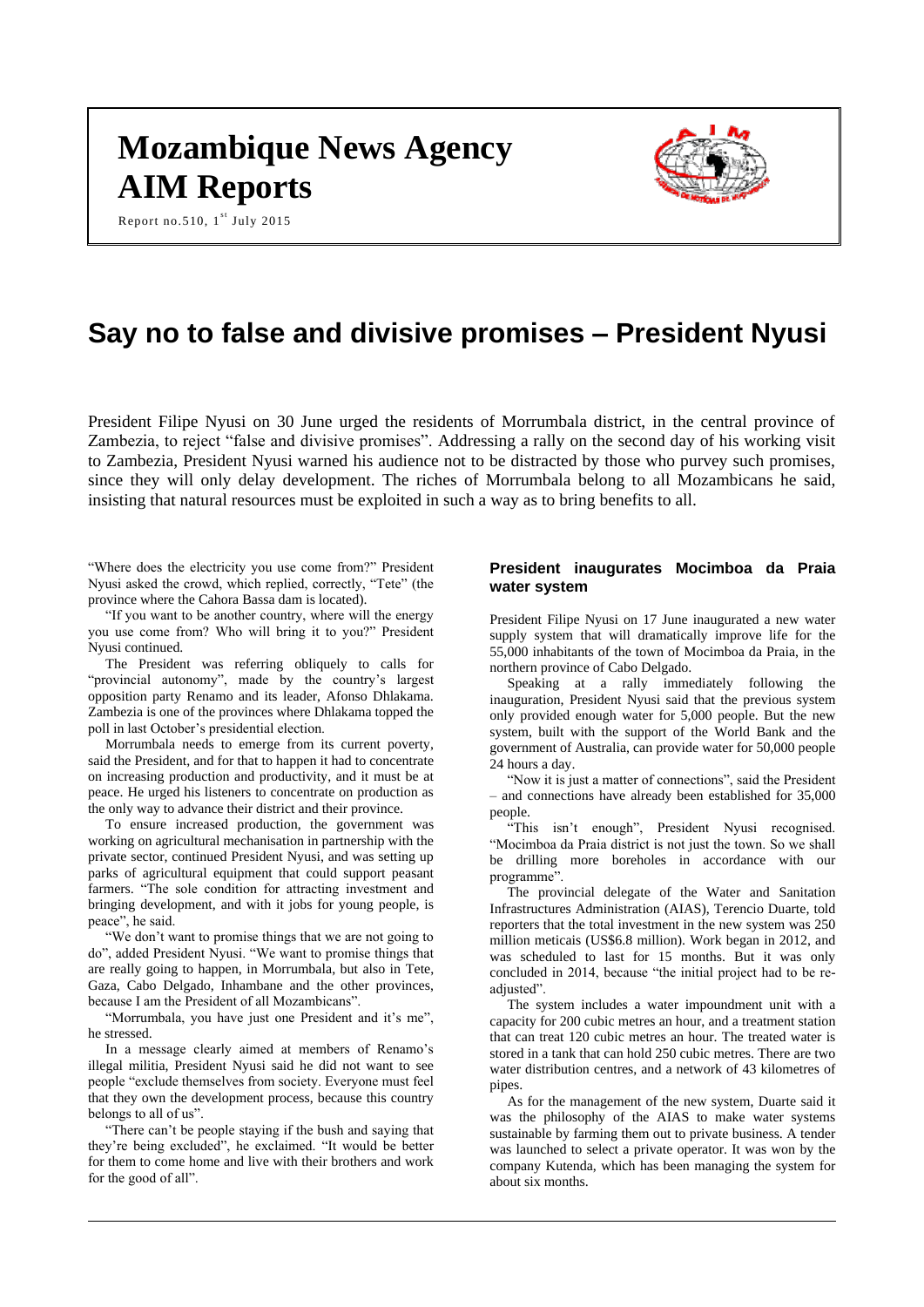#### **Principles on separation of party and state signed**

The Mozambican government and Renamo on 23 June signed in Maputo a "Declaration of Principles" on the separation of political parties from the state.

The matter had been under discussion for months in the weekly dialogue between the government and Renamo. What was signed is much the same as a document drawn up by the Mozambican mediators in February. Renamo, however, added last minute demands which the government found unacceptable.

Renamo leader Afonso Dhlakama dropped these demands and, at a meeting of the Renamo National Council in Beira earlier in June, told the Renamo negotiating team to go ahead and sign what was consensual.

The declaration states that political parties may not have branches in public institutions, and may not use state owned premises for political party activities.

The Declaration bars public servants from undertaking party political or religious activities in their workplace. Public servants must refrain from party political activities during working hours, and magistrates, ambassadors and members of the defence and security forces are barred from political activities at all times.

The practice of deducting sums from public servants' wages for political purposes must end. The declaration seeks to outlaw deductions from wages "for any purposes except those envisaged by law".

It is, in fact, already illegal to make political or trade union deductions from workers' wages without their express consent. But despite this illegality, deductions have been made from wages, particularly of teachers, to finance Frelimo events. This has sometimes erupted into scandals, and Frelimo centrally has denied authorising the practice.

The declaration states that vacancies in the state apparatus must be advertised, and recruitment must be by tender rather than appointment. This requirement covers the permanent secretaries in provincial and district governments, the heads of administrative posts and presidents of localities and villages. Tenders must also be held for the chairpersons of publicly owned companies, or companies in which the state holds shares, and the chairpersons or general managers of public institutes.

All phases of the tenders must be publicised, including the launch, the presentation of candidates, the presentation of the jury, and the results.

The declaration requires state recognition of "traditional authorities" who must come from "the family lineage".

The document also proposes revising the powers and attributes of the Supreme Mass Media Council (CSCS), the press freedom watchdog set up under the constitution. But the main powers are stipulated by the Constitution and cannot be changed without a constitutional amendment.

The declaration proposes a commission to monitor the separation of parties from the state. This body would be set up by the Assembly, and would consist of representatives of government, parliamentary political parties, and civil society.

Renamo was enthusiastic about the declaration, but the government regarded it as largely irrelevant. The head of the government delegation to the dialogue, Agriculture Minister Jose Pacheco said it was "a redundant document, since its content is expressed in several laws that are already in force in the country".

The government would always be willing to sign documents that might lead Mozambique to lasting peace, he added. He was also hopeful that Renamo now understood "that its project to divide the state between two parties (Frelimo and Renamo) in the name of separating party and state is contrary to the Constitution and to the consolidation of the rule of law".

The head of the Renamo delegation, Saimone Macuiana, claimed the signing ceremony was "an important act for the country and for future generations". The success in the dialogue meant "a new page in the history of the country".

He admitted that some points demanded by Renamo had been excluded, but declined to go into detail.

If Renamo expects the Assembly to rubber stamp the declaration, it may be in for a shock. For there is a third force in the Assembly, the Mozambique Democratic Movement (MDM), which has drawn up and submitted its own bill on the separation of party and state, which is already on the agenda for the current parliamentary sitting.

#### **Dhlakama admits to ordering ambush**

Afonso Dhlakama, leader of the country's largest opposition party Renamo, has admitted that he personally gave the order for an ambush against government forces in the western province of Tete on 14 June.

Speaking on 22 June in the central city of Beira, Dhlakama said that attack took place three kilometres from a Renamo military base at Mucombedzi, in Moatize district,

"I can't hide it. I gave the orders", said Dhlakama. He claimed that "more than 35" members of the riot police died in the ambush, and a further ten died in hospital.

However, according to the spokesperson for the General Command of the Mozambican police, Pedro Cossa, two policemen were wounded in the ambush, one of whom died on the way to hospital. According to Cossa, the police unit concerned had been taking supplies to a police post in the Tete interior.

Dhlakama's statement contradicted that given immediately after the ambush by Renamo spokesperson Antonio Muchanga, who claimed that it was the armed forces who had attacked Renamo, and not the other way round.

The ambush was a blatant violation of the agreement on a cessation of military hostilities, signed between Dhlakama and the then President, Armando Guebuza, on 5 September.

Dhlakama claimed there had earlier been four government attacks against the Renamo militia – one in the Mocumbedzi area, one in Funhalouro district, in the southern province of Inhambane, and two in Guija and Dindiza, in the neighbouring province of Gaza.

Dhlakama said he had authorised the ambush, after the Mocumbedzi commander had contacted him for instructions.

"Our force noted that government troops were about five kilometres from the base", he said. "The commander, who is a major, asked – do we have to move the base again, because they're going to attack us? I said – no, go and meet them and the clash occurred three kilometres from the base".

Dhlakama said his patience was running out, because of what he called "frequent provocations". He threatened that he would retaliate against any future government attack, and claimed he was under pressure from local Renamo commander to respond. The government, however, has repeatedly denied that it is mounting such attacks.

"I am a man of peace", claimed Dhlakama. "I fought for democracy. I shall continue fighting, and I don't want to frighten away local and foreign investment, or to scare the public, but I am tired of Frelimo playing around".

This is a condensed version of the AIM daily news service – for details contact [pfauvet@live.com](mailto:pfauvet@live.com)

\_\_\_\_\_\_\_\_\_\_\_\_\_\_\_\_\_\_\_\_\_\_\_\_\_\_\_\_\_\_\_\_\_\_\_\_\_\_\_\_\_\_\_\_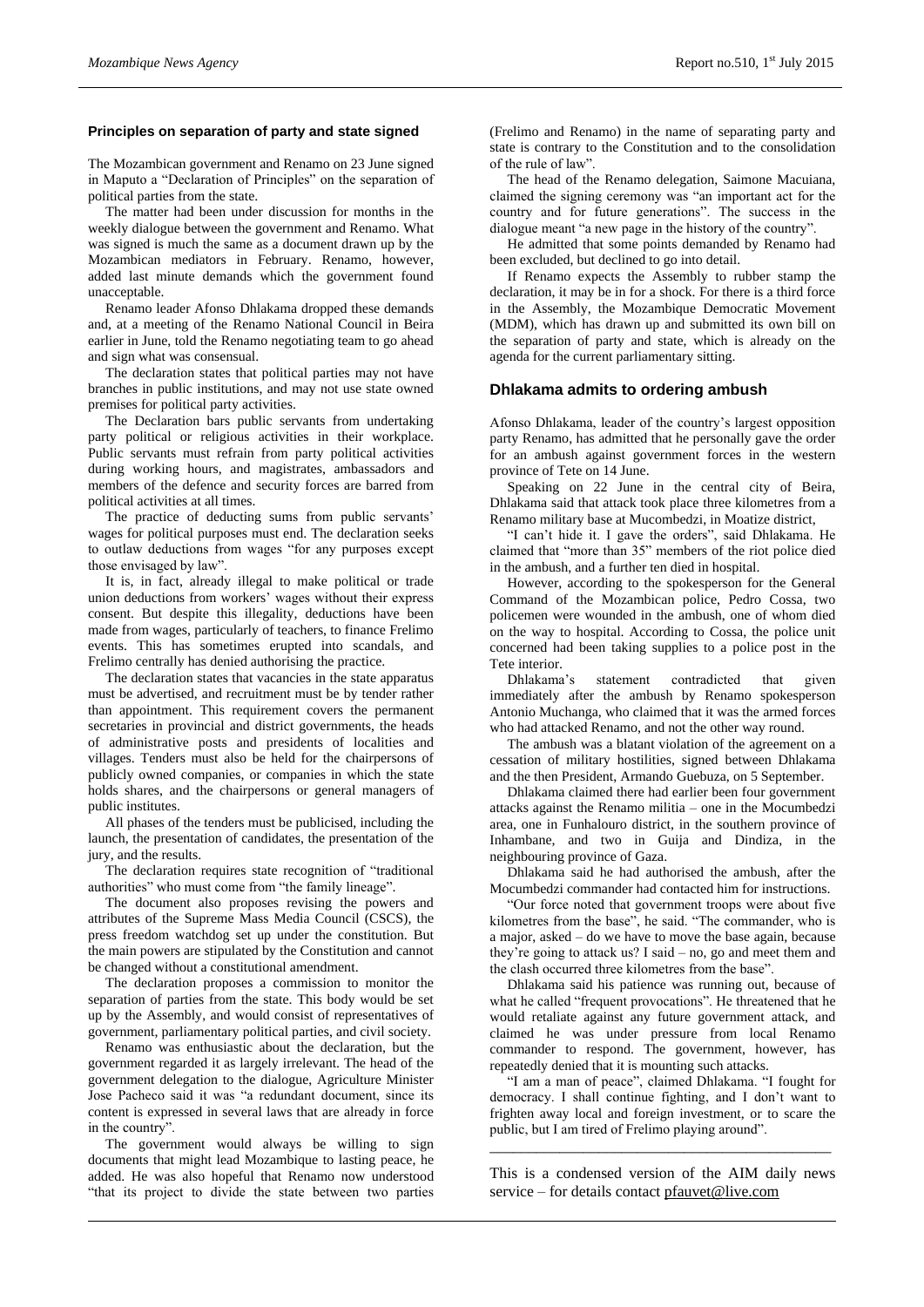# **Road improvements cover 21,000 kilometres**

The Mozambican government improved 21,000 kilometres of road in 2014, according to the Minister of Public Works Carlos Bonete.

Speaking on 29 June at the opening of a National Joint Review meeting on the roads sector, Bonete said this figure was about 96 per cent of the target figure of 22,000 kilometres and cost 21 billion meticais (US\$549 million).

As the national road network is about 30,000 kilometres long, the government's interventions covered about 70 per cent of the network (which consists mostly of dirt roads).

Among the most important jobs undertaken during the year, said Bonete, was the tarring of key roads in the northern province of Cabo Delgado (between Macomia and Oasse, Oasse and Mocimboa da Praia, and Mocimboa da Praia and Palma). This means there is now a decent tarred road all the way – about 400 kilometres - from the provincial capital, Pemba, to Palma, the district where a Liquefied Natural Gas (LNG) factory is about to be built.

Key roads are also being tarred in the neighbouring province of Niassa, Bonete said, while further south, in Nampula province, stretches of the main north-south highway between Nampula city and the Liginha and Lurio rivers were rehabilitated, as was the road from Nampula to Malema, part of the road that will link Nampula to Cuamba in Niassa.

The rehabilitation of the north-south highway also covered the stretch south of the Ligonha River, through Zambezia province to Mocuba and Namacurra. The Mocuba-Alto Benfica road was tarred, and a start made on building 13 bridges in Zambezia.

Work on rebuilding the main road from Beira to Zimbabwe also began, and further west, in Tete city, a second bridge was concluded over the Zambezi River, thus relaxing the pressure on the existing Samora Machel Bridge.

In the south, Bonete said, the road from Mephuza to Mapai and Chicualacuala in Gaza province was tarred. Work continued on the Maputo Ring Road (which is now nearing conclusion), and on the bridge that will span Maputo Bay, from the centre of the city to the district of KaTembe.

The Chairperson of the Mozambican Road Fund, Cecilio Grachane, put investment in roads this year at about 17 billion meticais. This was an apparent reduction, he admitted, but only because an exceptional effort had been made in the past five years in which the equivalent of about four billion dollars had been invested in the country's roads.

"We're not going to tar all the roads every year", said Grachane. "A great effort was made to install what was missing in our road network, and we shall later follow the noble principle of preserving what we already have. We have to look rather more at maintenance".

### **Fewer employed in South African mines**

Technological and legislative changes are reducing the demand for foreign labour, including Mozambicans, in the South African mining industry, reports the Maputo daily "Noticias".

Some of the gold and platinum mines have closed, while others are making miners redundant. This accompanies a shift from labour intensive to capital intensive mining methods. The militancy of the South African mining unions has won wage increases for miners – but among the employers' responses has been a reduction in the number of workers employed.

New South African legislation will force a reduction in

the number of foreign workers employed on the mines. A maximum of 40 per cent of the workforce in any mines can be recruited from outside South Africa, and that is a figure that will have to be shared between all the countries that supply mine labour (Mozambique, Lesotho, Botswana and Swaziland).

Low wages and dangerous conditions used to mean that South Africans were not attracted to the mines – hence the need for the employers to recruit outside the country. Rising wages have changed that, and South Africans now outnumber foreigners on the mines.

The era in which virtually every household in southern Mozambique had a member working on the South African mines is thus coming to an end. That era began over a century ago, in 1909, when the South African authorities signed the first agreement with the Portuguese colonial regime, allowing the recruitment of mine workers in all of Mozambique south of the Save River (Maputo, Gaza and Inhambane provinces).

Figures from the South African Chamber of Mines show that in 1974, on the eve of Mozambican independence, 78 per cent of the miners were from other Southern African countries, with Mozambique making the largest contribution. After independence, the apartheid regime moved to reduce dependence on Mozambican labour, and the employers themselves also began to switch towards local recruitment.

Nonetheless, in 2003 there were still 55,000 Mozambicans working in the South African mining industry. But, according to the regional representative of the mine recruitment agency, TEBA, Jose Carimo, in the ensuing 12 years 23,000 of those jobs have been lost.

Carimo said only 32,000 Mozambicans are still working on the South African mines. Their remittances pump about 750 million rand (US\$61.4 million) into the Mozambican economy annually.

Carimo estimated that some eight per cent of the remaining Mozambican jobs in the mines are being lost every year, and there is no prospect of new recruitment. He predicted that in 20 years there will be no Mozambican miners at all in South Africa – or indeed miners from any other neighbouring country. He foresaw a mining industry exclusively staffed by South African nationals.

The miners' remittances used to be a crucial component in the Mozambican balance of payments. But its significance is in decline and, if Carimo is to be believed, within a couple of decades there will be no mine remittances at all.

# **Cimentos de Mocambique to build new plant in Nacala**

Cimentos de Mocambique (Cement of Mozambique) has announced that it is to build a cement production facility in the northern port city of Nacala at a cost of around US\$250 million.

Production at the new plant is expected to begin in 2018 with an annual output of 1.5 million tonnes of cement.

Cimentos de Mocambique currently employs 1,200 workers and produces 3.1 million tonnes of cement per year. It is owned by the Portuguese company CIMPOR, which is part of the multinational group InterCement.

The announcement came in the same week that Turkish company Limak Holding pledged to invest US\$150 million in a cement factory in the southern city of Matola. This will employ at least five hundred workers in the first phase with a capacity of 600,000 tonnes of cement per year. In the second phase output will increase to two million tonnes a year.